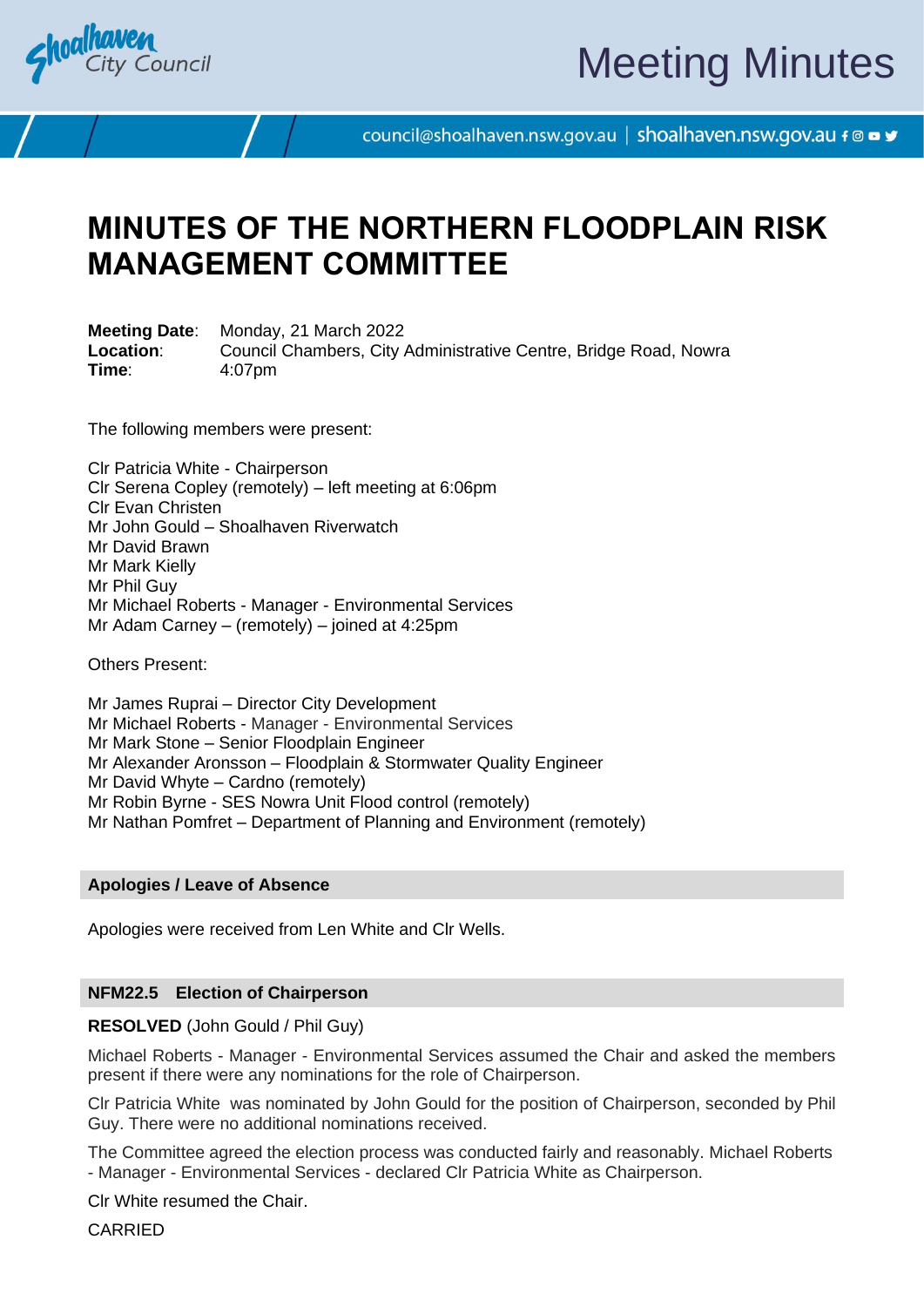

## **Confirmation of the Minutes**

Mark Stone - Senior Floodplain Engineer – advised that there was an error in the Agenda which showed the minutes of the last meeting being held on 19 May 2021. However, the last meeting was held on 25 November 2020. This was noted and the Minutes of the meeting of 25 November 2020 were confirmed.

## **RESOLVED** (Clr White / John Gould)

That the Minutes of the Northern Floodplain Risk Management Committee held on 25 November 2020 be confirmed.

CARRIED

## **Declarations of Interest**

Nil.

## **PRESENTATIONS**

#### **NFM22.3 Presentation - Purpose of the FRMC and NSW Government Flood Program – Department of Planning and Environment. HPERM Ref: D22/107705**

Mark Stone - Senior Floodplain Engineer – advised that this presentation has previously been presented to the FRMC by John Murtagh - Senior Natural Resource Officer, Environment, Energy & Science, Department of Planning and Environment.

Nathan Pomfret - Environmental, Energy & Science - Department of Planning and Environment made a presentation to the meeting for the benefit of new members on the Committee.

- Council has 13 adopted Flood Studies and 12 adopted Floodplain Risk Management (FRM) Plans which identify risk and management options across the Shoalhaven. The plans are being progressively implemented across the Shoalhaven in a prioritised manner.
- Council has continued to prepare flood studies for unmapped catchments and to review adopted Plans in a prioritised order such as the current review of the Lower Shoalhaven River Floodplain Risk Management Study and Plan.
- Current Works and Studies that are being undertaken are:
	- o Maintenance of Lower Shoalhaven River Flood Mitigation Scheme Annual NSW Government grant to assist with the costs in maintaining existing flood mitigation assets
	- o Lower Shoalhaven River Floodplain Risk Management Study and Plan Review
	- $\circ$  St Georges Basin Floodplain Risk Management Study and Plan Review this will be discussed at the Central Floodplain Risk Management meeting to be held on 30 March 2022.
- The NSW Floodplain Development Manual (2005) is currently under review and on public exhibition until 4 April 2022. The reviewed name is the NSW Flood Risk Management Manual.
- Flood Prone Land Policy primary objective is to reduce the impact of flooding and flood liability on individual owners and occupiers of flood prone property, and to reduce private and public losses from floods utilising ecologically positive methods, where possible.

The presentation will be forwarded with these minutes to members of the Committee.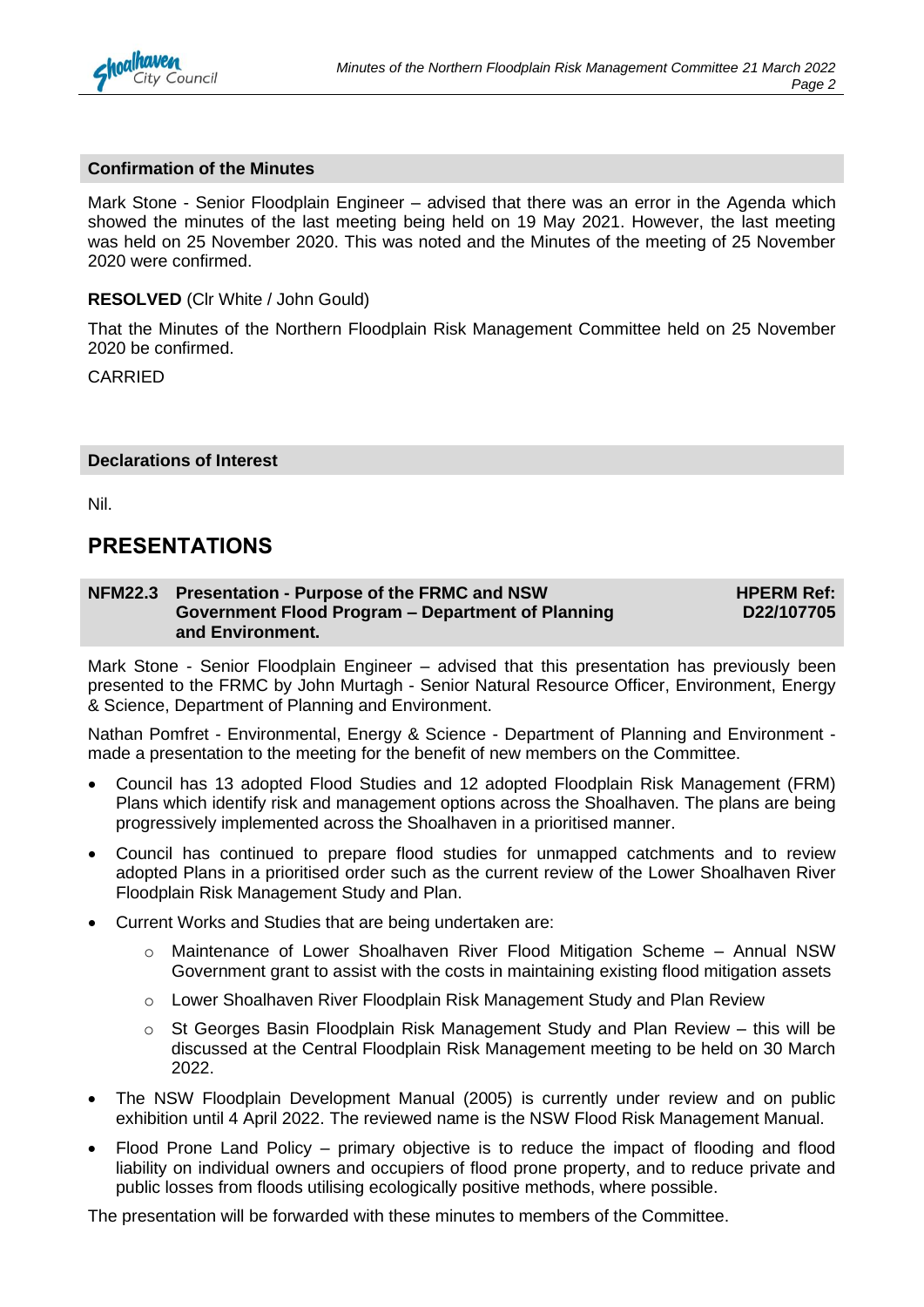

Note: Mayor Amanda Findley joined the meeting remotely at 4:45pm.

| NFM22.4 Presentation - Lower Shoalhaven River Flood Study - | <b>HPERM Ref:</b> |
|-------------------------------------------------------------|-------------------|
| Cardno                                                      | D22/107712        |

David Whyte – Cardno – made a presentation to the meeting. The topics covered in the presentation were:

- 1. Background on the Flood Study process and Study Objectives
- 2. Model Development hydrological and hydraulic models
- 3. Design Event Modelling
- 4. Results and Impacts of Flooding
- 5. Next Steps public exhibition and community consultation, complete the Final Flood Study based on feedback, complete the Floodplain Risk Management Study and Plan including assessment of available flood mitigation options

The presentation will be forwarded with these minutes to members of the Committee.

Note: Clr Copley left the meeting at 6:06pm.

## **REPORTS**

#### **NFM22.1 Lower Shoalhaven River Floodplain Risk Management Study and Plan Update HPERM Ref: D22/87287**

Mark Stone - Senior Floodplain Engineer - provided an update on the Lower Shoalhaven River Floodplain Risk Management Study and Plan:

- The Draft Lower Shoalhaven River Flood Study Report has been completed. A Summary Report has also been prepared to assist with community engagement.
- Independent expert peer review of the study has been completed and comments implemented.
- Feedback has been provided by Council, Department of Planning and Environment, and SES.
- Next step is to put the Draft Lower Shoalhaven River Flood Study Report on public exhibition and community consultation to seek input on the report and suggestions for flood mitigation measures to be considered in the FRMS&P.
- Council has received an extension to the DPE funding term completion date to 21 November 2022.

Discussion took place in relation to the various methods to be considered for community engagement phase:

- Clr White suggested that a webinar option be considered as part of the community consultation process.
- Phil Guy recommended that Council utilise the existing CCB network for the presentation and hold a Q&A session.
- The community engagement phase is suggested to be held for a four week period, which was planned for the end of April but will likely be moved to mid to late-May to ensure any necessary changes are made to the report prior to public exhibition and community consultation and to prepare required community consultation material.
- David Whyte Cardno will prepare a video recording of the presentation which will be available on the "Get Involved" page.